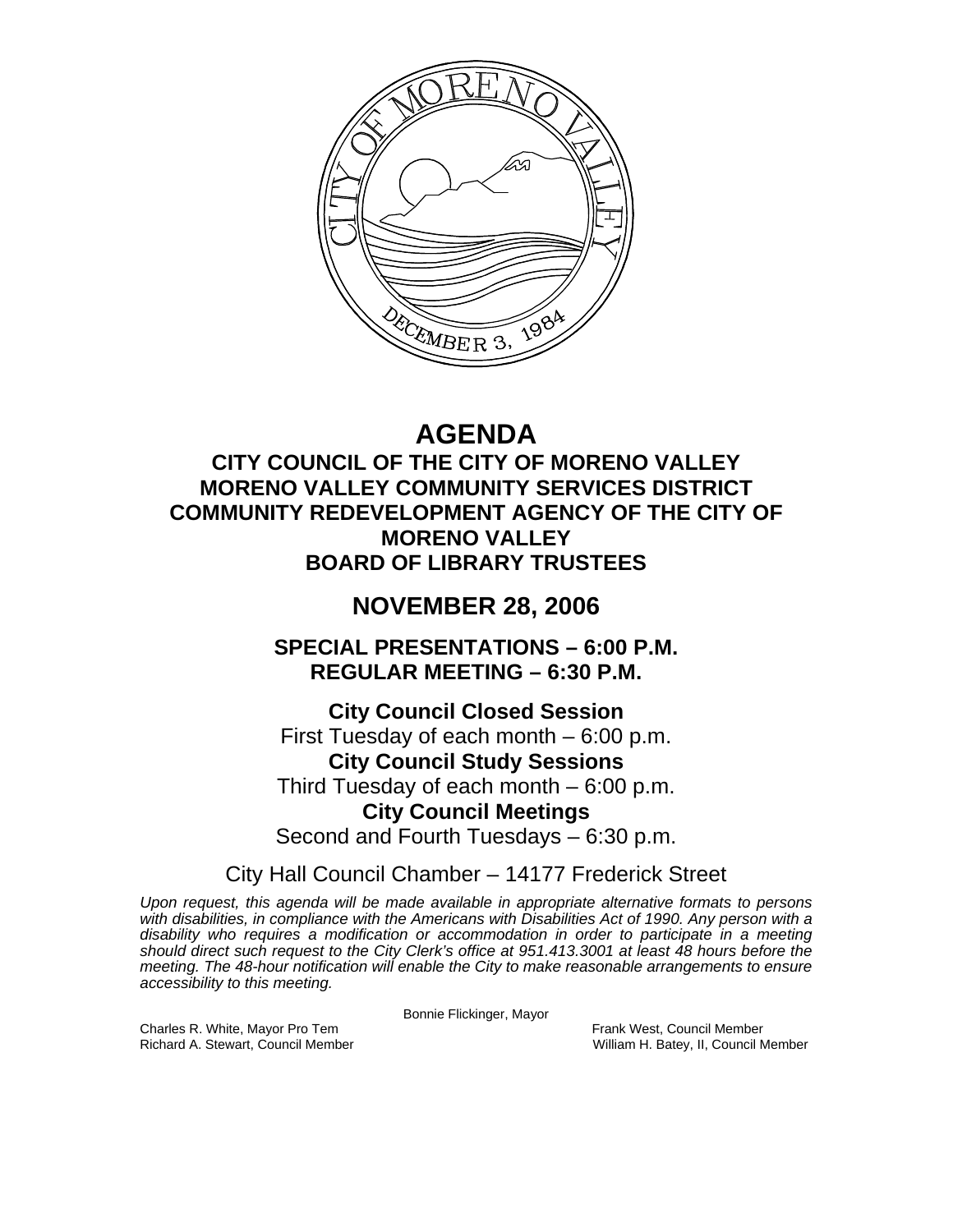#### **AGENDA CITY COUNCIL OF THE CITY OF MORENO VALLEY NOVEMBER 28, 2006**

**CALL TO ORDER**

### SPECIAL PRESENTATIONS – 6:00 p.m.

- 1. Firefighter of the Quarter Richard Bruning, Engineer
- 2. Officer of the Quarter Investigator Jon Wade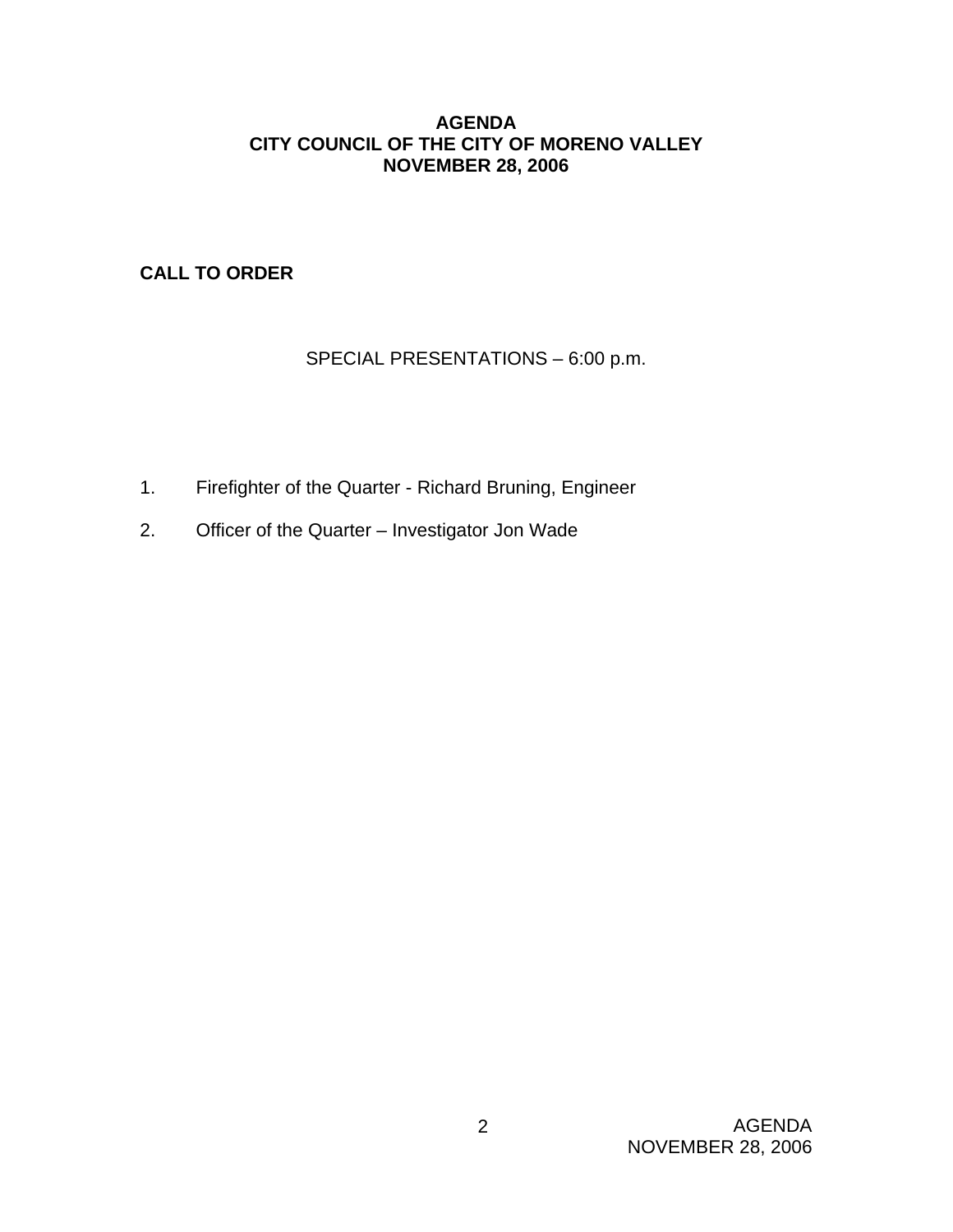#### **AGENDA JOINT MEETING OF THE CITY COUNCIL OF THE CITY OF MORENO VALLEY MORENO VALLEY COMMUNITY SERVICES DISTRICT COMMUNITY REDEVELOPMENT AGENCY OF THE CITY OF MORENO VALLEY AND THE BOARD OF LIBRARY TRUSTEES**

#### **REGULAR MEETING - 6:30 P.M. NOVEMBER 28, 2006**

**CALL TO ORDER** (Joint Meeting of the City Council of the City of Moreno Valley, Moreno Valley Community Services District, Community Redevelopment Agency of the City of Moreno Valley and the Board of Library Trustees - actions taken at the Joint Meeting are those of the Agency indicated on each Agenda item)

#### **PLEDGE OF ALLEGIANCE**

**INVOCATION** – Pastor Lacy Sykes, Jr. – CrossWord Christian Church

### **ROLL CALL**

### **INTRODUCTIONS**

PUBLIC COMMENTS **ON MATTERS ON THE AGENDA** WILL BE TAKEN UP AS THE ITEM IS CALLED FOR BUSINESS, BETWEEN STAFF'S REPORT AND CITY COUNCIL DELIBERATION (SPEAKER SLIPS MAY BE TURNED IN UNTIL THE ITEM IS CALLED FOR BUSINESS.) Those wishing to speak should submit a BLUE speaker slip to the Bailiff. There is a three-minute limit per person. All remarks and questions shall be addressed to the presiding officer or to the City Council and not to any individual Council member, staff member or other person.

PUBLIC COMMENTS **ON MATTERS NOT ON THE AGENDA** UNDER THE JURISDICTION OF THE CITY COUNCIL WILL BE HEARD PRIOR TO CITY COUNCIL REPORTS AND CLOSING COMMENTS. IN THE EVENT THAT THE AGENDA ITEM FOR SUCH PUBLIC COMMENTS HAS NOT BEEN CALLED BY 9:00 P.M., IT SHALL BE CALLED AS THE NEXT ITEM OF BUSINESS FOLLOWING THE CONCLUSION OF ANY ITEM BEING HEARD AT 9:00 P.M. Those wishing to speak should submit a BLUE speaker slip to the Bailiff. There is a three-minute limit per person. All remarks and questions shall be addressed to the presiding officer or to the City Council and not to any individual Council member, staff member or other person.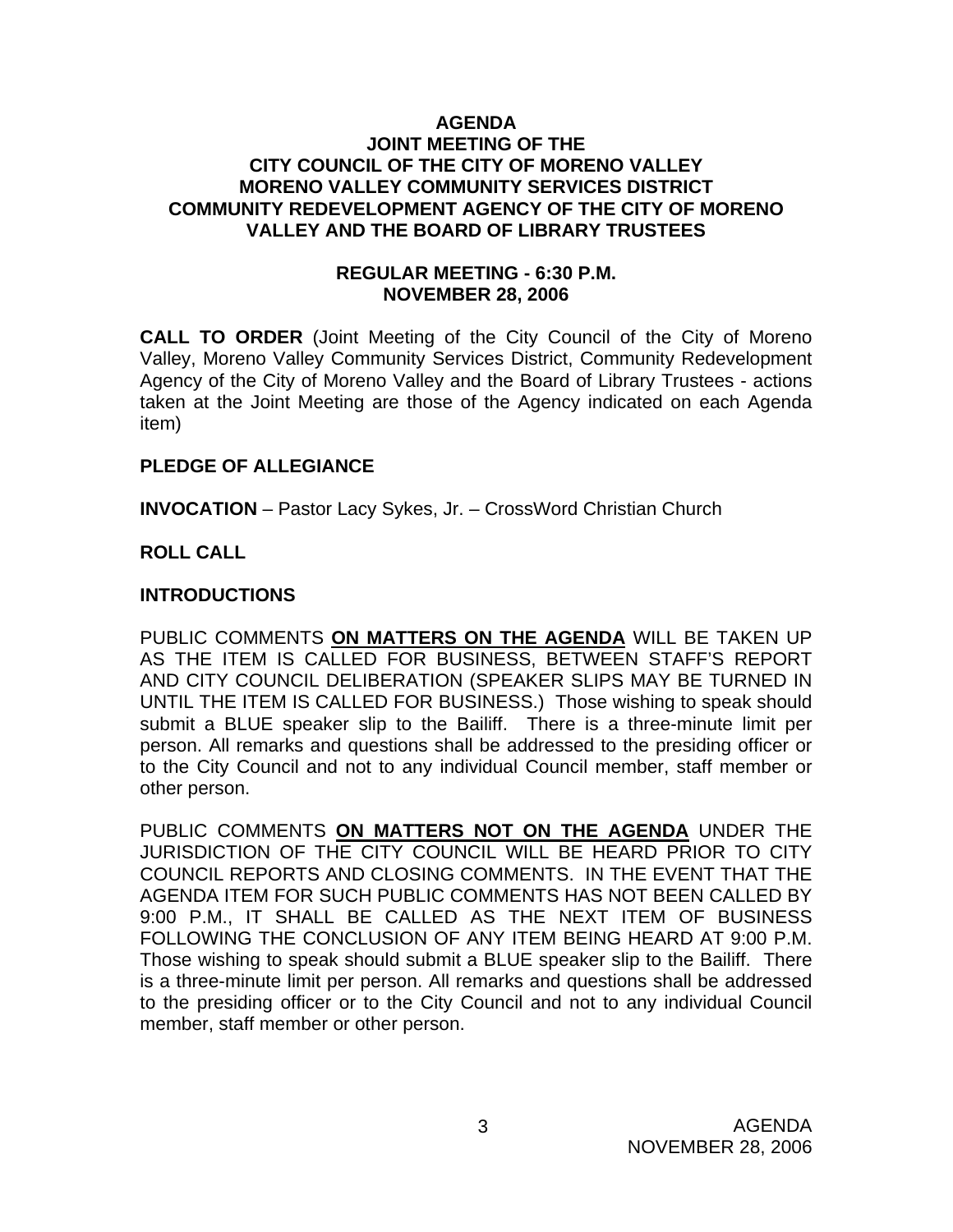### **JOINT CONSENT CALENDARS (SECTIONS A-D) OF THE CITY COUNCIL OF THE CITY OF MORENO VALLEY, MORENO VALLEY COMMUNITY SERVICES DISTRICT, COMMUNITY REDEVELOPMENT AGENCY OF THE CITY OF MORENO VALLEY, AND THE BOARD OF LIBRARY TRUSTEES**

All items listed under the Consent Calendars, Sections A, B, C, and D are considered to be routine and non-controversial, and may be enacted by one motion unless a member of the Council, Community Services District, Redevelopment Agency or the Board of Library Trustees requests that an item be removed for separate action. The motion to adopt the Consent Calendars is deemed to be a separate motion by each Agency and shall be so recorded by the City Clerk. Items withdrawn for report/discussion will be heard after public hearing items.

### **A. CONSENT CALENDAR** - **CITY COUNCIL**

- A1. ORDINANCES FIRST READING BY TITLE ONLY Recommendation: Waive reading of all Ordinance Introductions and read by title only.
- A2. MINUTES REGULAR MEETING OF NOVEMBER 14, 2006 (Report of: City Clerk's Department) Recommendation: Approve as submitted.
- A3. APPROVAL OF QUARTERLY INVESTMENT REPORT QUARTER ENDED SEPTEMBER 30, 2006 (Report of: Finance Department) Recommendation: Approve and accept the quarterly investment report, in compliance with the Investment Policy.
- A4. REVIEW AND CONTINUE THE EMERGENCY ACTION REGARDING THE DESIGN AND CONSTRUCTION OF THE MORENO VALLEY UTILITIES (MVU) 115 KILOVOLT (KV) SUBSTATION AND SWITCHYARD FACILITY (Report of: Public Works Department) Recommendation: Review and continue the Emergency Action taken by the Council during the September 26, 2006 Council Meeting under Resolution 2006-113 Making Findings of an Emergency and Authorizing the Execution of the Design-Build Agreement for the Moreno Valley Utilities Substation and Switchyard Project between the City of Moreno Valley, as Owner, and ABB, Inc., a Delaware Corporation, as Design-Builder in accordance with Public Contract Code Sections 20168, 22050, and Government Code Section 5956.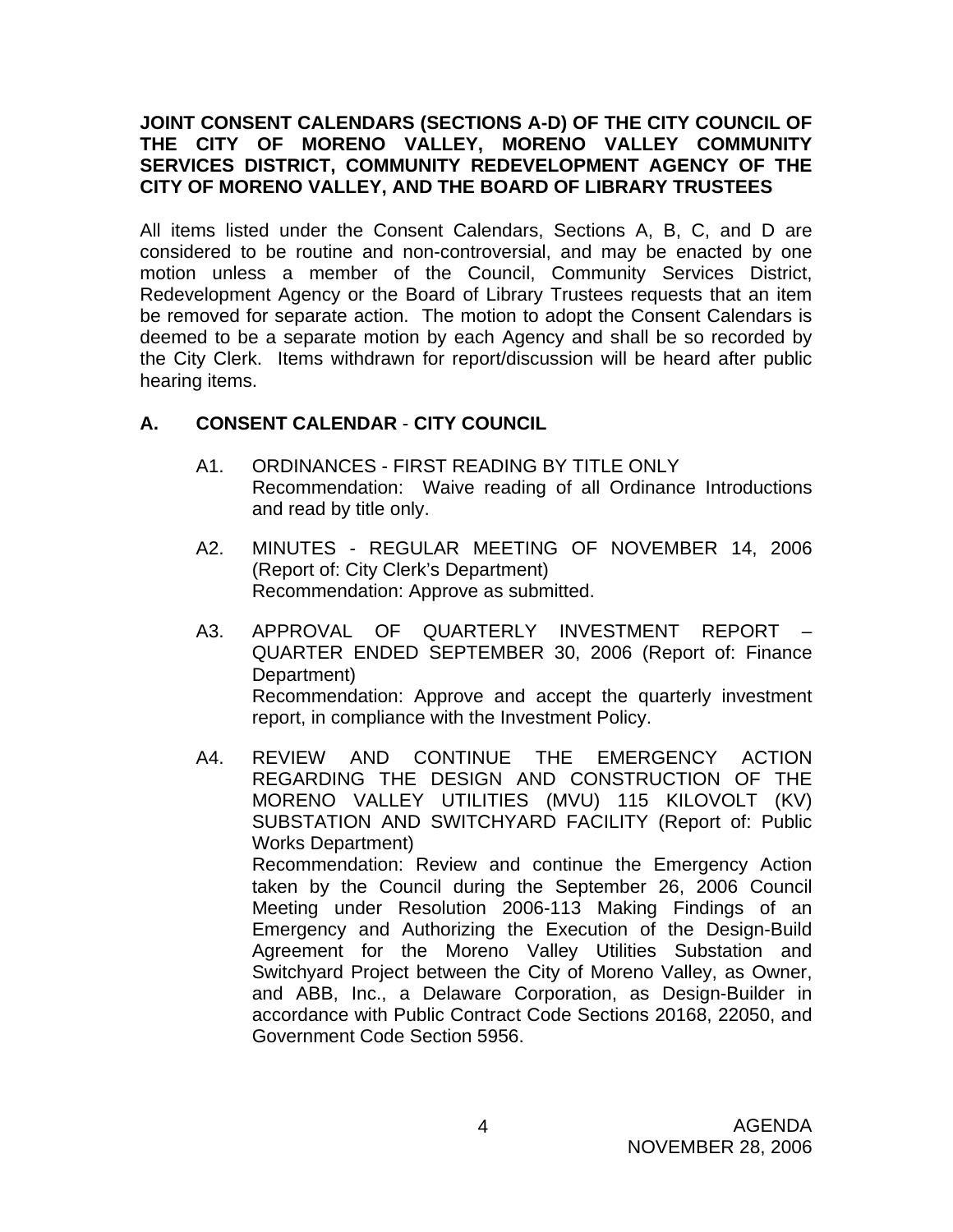- A5. TRACT 29143-2 REDUCE FAITHFUL PERFORMANCE BOND AND ADOPT THE RESOLUTION AUTHORIZING ACCEPTANCE OF THE PUBLIC IMPROVEMENTS AS COMPLETE AND ACCEPTING ACACIA AVENUE, HONEYLOCUST AVENUE, SILVERBELL LANE, YELLOWWOOD STREET, AND THOSE PORTIONS OF DRACAEA AVENUE, ARBOR PARK LANE, AND ELSWORTH STREET ASSOCIATED WITH THE PROJECT INTO THE CITY'S MAINTAINED STREET SYSTEM, DEVELOPER – WESTERN PACIFIC HOUSING, IRVINE, CA (Report of: Public Works Department) Recommendation:
	- 1. Adopt Resolution No. 2006-126 authorizing the acceptance of the public improvements for Tract 29143-2 as complete and accepting Acacia Avenue, Honeylocust Avenue, Silverbell Lane, Yellowwood Street, and those portions of Dracaea Avenue, Arbor Park Lane, and Elsworth Street associated with the project into the City's maintained street system; and

#### Resolution No. 2006-126

A Resolution of the City Council of the City of Moreno Valley, California, Authorizing the Acceptance of the Public Improvements as Complete within Tract 29143-2, and Accepting Acacia Avenue, Honeylocust Avenue, Silverbell Lane, Yellowwood Street, and those Portions of Dracaea Avenue, Arbor Park Lane, and Elsworth Street Associated with the Project into the City's Maintained Street System

- 2. Authorize the City Engineer to execute the 90% reduction to the Faithful Performance Bond, exonerate the Material and Labor Bond in 90 days if there are no stop notices or liens on file with the City Clerk, and exonerate the final 10% of the Faithful Performance Bond in one year when all clearances are received.
- A6. TRACT 29732-2 SINGLE FAMILY RESIDENTIAL PROJECT –<br>2<sup>ND</sup> AMENDMENT TO AGREEMENT FOR PUBLIC AMENDMENT TO AGREEMENT FOR PUBLIC IMPROVEMENTS (TIME EXTENSION), NORTHEAST CORNER OF IRIS AVENUE AND OLIVER STREET, DEVELOPER – GREYSTONE HOMES, INC. (Report of: Public Works Department) Recommendation:
	- 1. Authorize the Mayor to execute the  $2^{nd}$  Amendment to Agreement for Public Improvements for Tract 29732-2;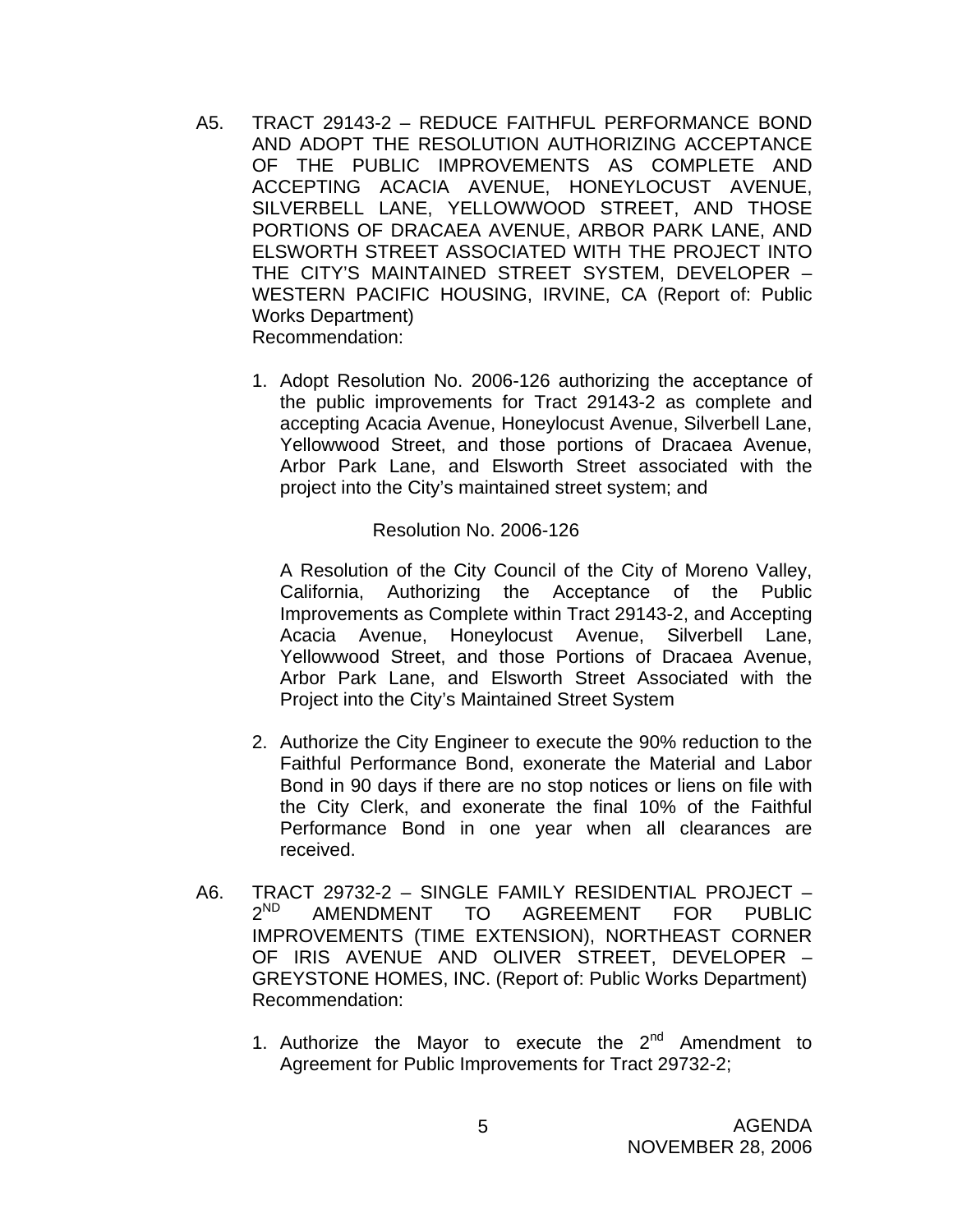- 2. Instruct the City Clerk to forward the completed  $2<sup>nd</sup>$  Amendment to Agreement for Public Improvements to the County Recorder's Office for recordation; and
- 3. Authorize the City Engineer to execute any future time extension amendments to the agreement, subject to City Attorney approval, if the required public improvements are not completed within said timeframe.
- A7. TRACT 30708 SINGLE FAMILY RESIDENTIAL ACCEPT AMENDMENT TO AGREEMENT AND SUBSTITUTION BONDS FOR PUBLIC IMPROVEMENTS (TIME EXTENSION), SOUTHWEST CORNER OF IRIS AVENUE AND LASSELLE STREET, SUBDIVIDER – K. HOVNANIAN FORECAST HOMES, INC., ONTARIO, CA (Report of: Public Works Department) Recommendation:
	- 1. Authorize the Mayor to execute the Amendment to Agreement for Public Improvements for Tract 30708;
	- 2. Accept the substitution bonds issued by Safeco Insurance Company of America for Tract 30708 submitted by K. Hovnanian Forecast Homes, Inc.;
	- 3. Instruct the City Clerk to forward the completed Amendment to Agreement for Public Improvements to the County Recorder's Office for recordation;
	- 4. Authorize the City Engineer to exonerate the Faithful Performance Bond and Material and Labor Bond previously submitted by K. Hovnanian Forecast Homes, Inc. and issued by National Farmers Union Standard Insurance Company upon acceptance of the substitution bonds; and
	- 5. Authorize the City Engineer to execute any future time extension amendments to the agreement, subject to City Attorney approval, if the required public improvements are not completed within said timeframe.
- A8. TRACT MAP 30967 REDUCE FAITHFUL PERFORMANCE BOND AND ADOPT THE RESOLUTION AUTHORIZING ACCEPTANCE OF THE PUBLIC IMPROVEMENTS AS COMPLETE AND ACCEPTING THOSE PORTIONS OF KRAMERIA AVENUE, TARANO LANE, ORION WAY, LIBRA LANE, POLARIS LANE, TAURUS LANE AND INDIAN STREET ASSOCIATED WITH THE PROJECT INTO THE CITY'S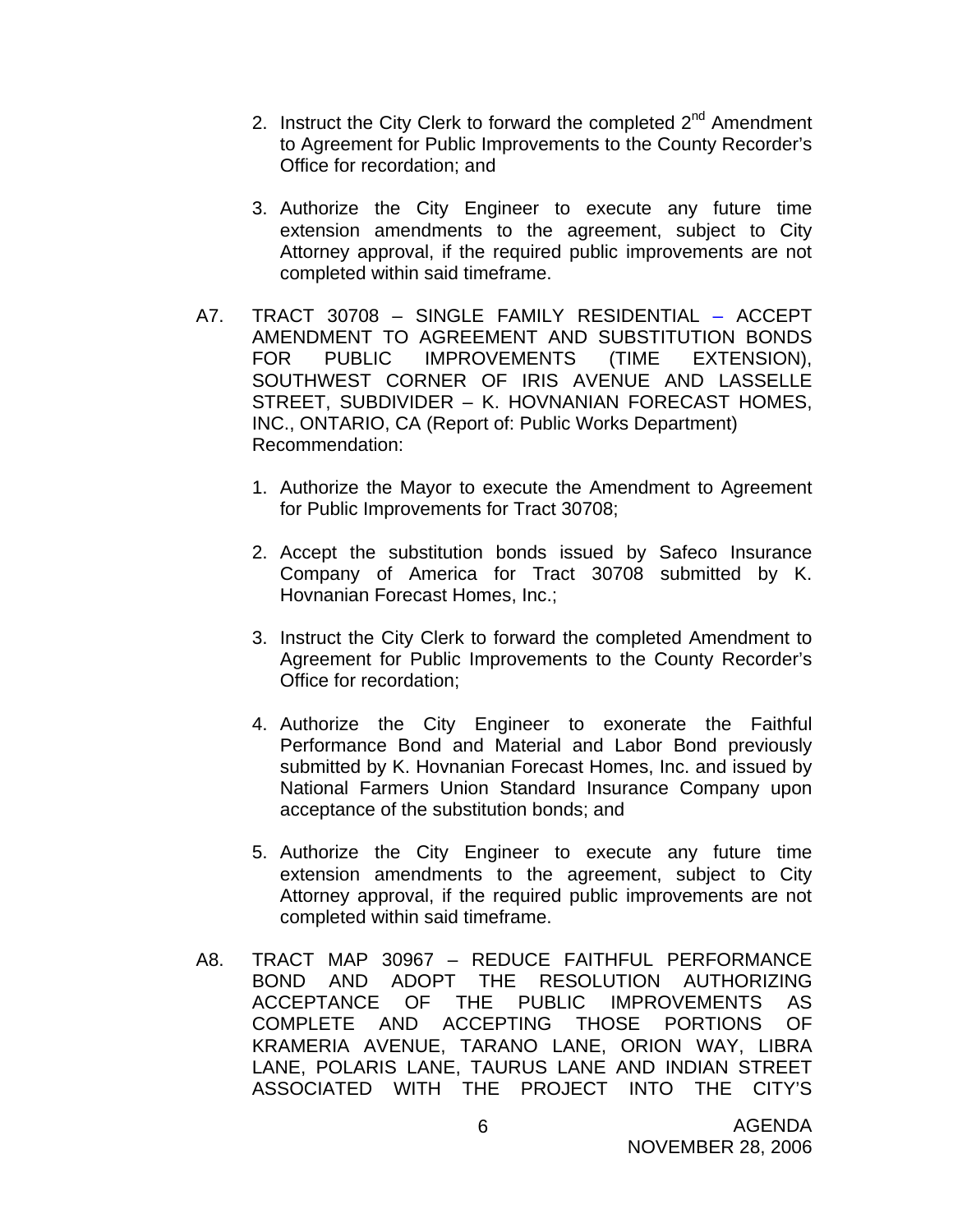MAINTAINED STREET SYSTEM, DEVELOPER – MORENO VALLEY MEADOWS, LLC, ESCONDIDO, CA (Report of: Public Works Department) Recommendation:

1. Adopt Resolution No. 2006-127 authorizing the acceptance of the public improvements for Tract Map 30967 as complete and accepting those portions of Krameria Avenue, Tarano Lane, Orion Way, Libra Lane, Polaris Lane, Taurus Lane, and Indian Street associated with the project into the City's maintained street system; and

#### Resolution No. 2006-127

A Resolution of the City Council of the City of Moreno Valley, California, Authorizing Acceptance of the Public Improvements as Complete within Tract 30967, and Accepting those portions of Krameria Avenue, Tarano Lane, Orion Way, Libra Lane, Polaris Lane, Taurus Lane and Indian Street Associated with the Project into the City's Maintained Street System

- 2. Authorize the City Engineer to execute the 90% reduction to the Faithful Performance Bond, exonerate the Material and Labor Bond in 90 days if there are no stop notices or liens on file with the City Clerk, and exonerate the final 10% of the Faithful Performance Bond in one year when all clearances are received.
- A9. TRACT 31212 SINGLE FAMILY RESIDENTIAL AMENDMENT TO AGREEMENT FOR PUBLIC IMPROVEMENTS (TIME EXTENSION), SOUTHEAST CORNER OF COTTONWOOD AVENUE AND MORRISON STREET, SUBDIVIDER – WESTERN PACIFIC HOUSING, IRVINE, CA (Report of: Public Works Department) Recommendation:
	- 1. Authorize the Mayor to execute the Amendment to Agreement for Public Improvements for Tract 31212;
	- 2. Instruct the City Clerk to forward the completed Amendment to Agreement for Public Improvements to the County Recorder's Office for recordation; and
	- 3. Authorize the City Engineer to execute any future time extension amendments to the agreement, subject to City Attorney approval, if the required public improvements are not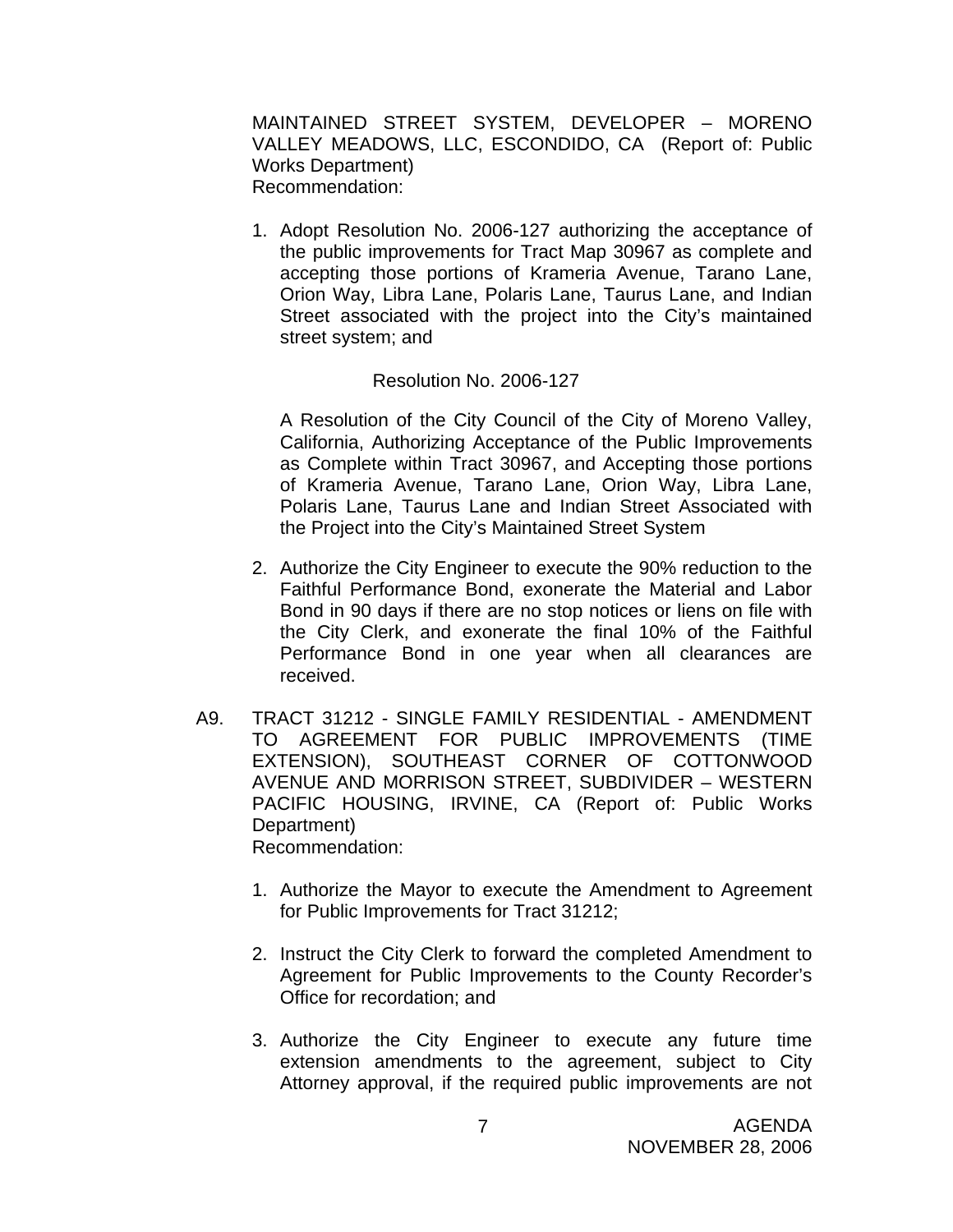completed within said timeframe.

- A10. TRACT 31327 SINGLE FAMILY RESIDENTIAL AMENDMENT TO AGREEMENT FOR PUBLIC IMPROVEMENTS (TIME EXTENSION), NORTHEAST CORNER OF ALESSANDRO BOULEVARD AND MORRISON STREET, SUBDIVIDER – WESTERN PACIFIC HOUSING, IRVINE, CA (Report of: Public Works Department) Recommendation:
	- 1. Authorize the Mayor to execute the Amendment to Agreement for Public Improvements for Tract 31327;
	- 2. Instruct the City Clerk to forward the completed Amendment to Agreement for Public Improvements to the County Recorder's Office for recordation; and
	- 3. Authorize the City Engineer to execute any future time extension amendments to the agreement, subject to City Attorney approval, if the required public improvements are not completed within said timeframe.
- A11. TRACT 31889 CONDOMINIUM PROJECT AMENDMENT TO AGREEMENT FOR PUBLIC IMPROVEMENTS (TIME EXTENSION), SOUTHWEST CORNER OF CACTUS AVENUE AND MORENO BEACH DRIVE, DEVELOPER – WESTERN PACIFIC HOUSING, INC., IRVINE, CA (Report of: Public Works Department) Recommendation:
	- 1. Authorize the Mayor to execute the Amendment to Agreement for Public Improvements for Tract 31889;
	- 2. Instruct the City Clerk to forward the completed Amendment to Agreement for Public Improvements to the County Recorder's Office for recordation; and
	- 3. Authorize the City Engineer to execute any future time extension amendments to the agreement, subject to City Attorney approval, if the required public improvements are not completed within said timeframe.
- A12. TRACT 31890 CONDOMINIUM PROJECT AMENDMENT TO AGREEMENT FOR PUBLIC IMPROVEMENTS (TIME EXTENSION), NORTHWEST CORNER OF JOHN F. KENNEDY DRIVE AND MORENO BEACH DRIVE, DEVELOPER –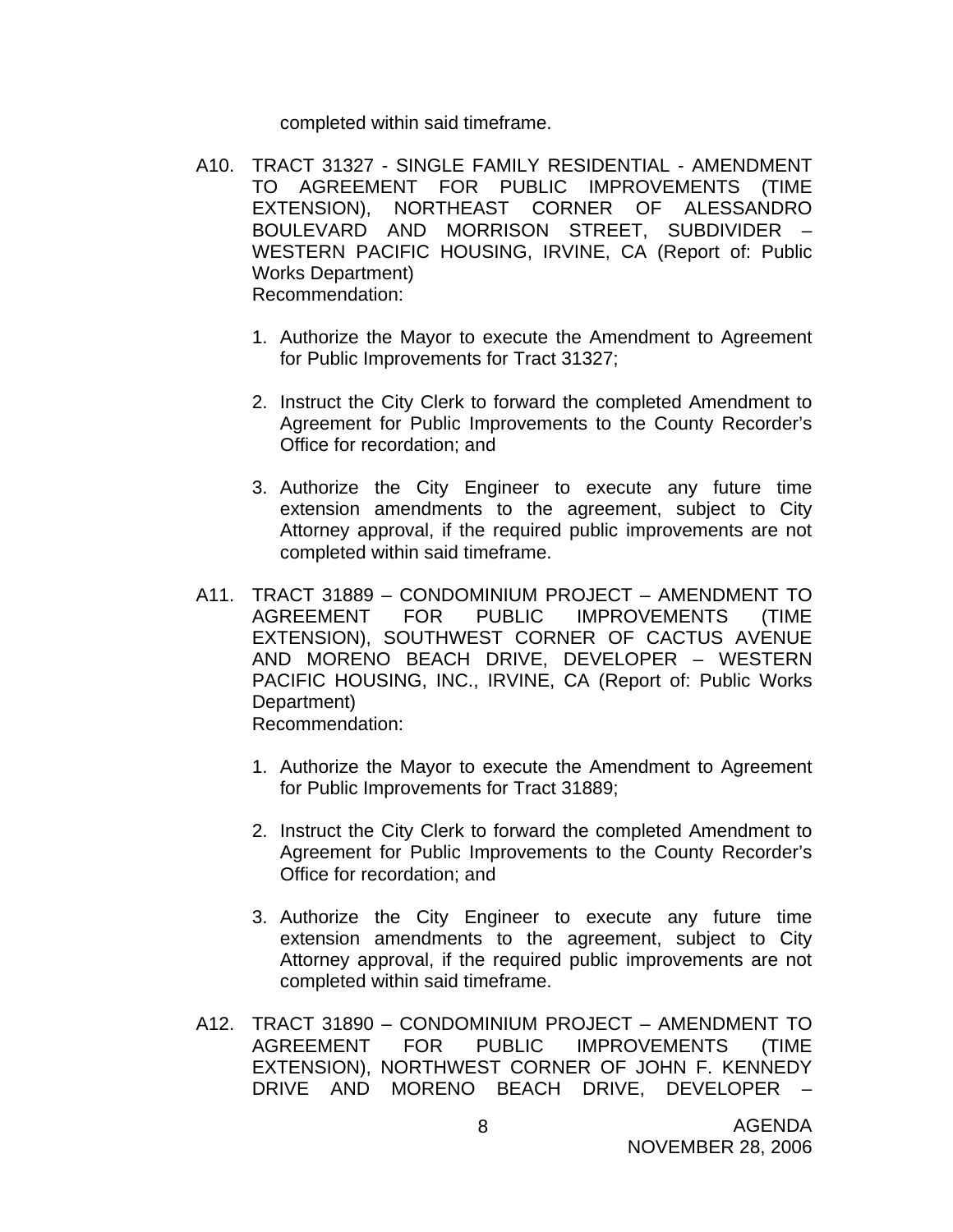WESTERN PACIFIC HOUSING INC., IRVINE, CA (Report of: Public Works Department) Recommendation:

- 1. Authorize the Mayor to execute the Amendment to Agreement for Public Improvements for Tract 31890;
- 2. Instruct the City Clerk to forward the completed Amendment to Agreement for Public Improvements to the County Recorder's Office for recordation; and
- 3. Authorize the City Engineer to execute any future time extension amendments to the agreement, subject to City Attorney approval, if the required public improvements are not completed within said timeframe.
- A13. TRACT 32625 SINGLE FAMILY RESIDENTIAL ACCEPT FINAL MAP, AGREEMENT, AND BONDS FOR PUBLIC IMPROVEMENTS, SOUTHWEST CORNER OF COTTONWOOD AVENUE AND REDLANDS BOULEVARD, SUBDIVIDER – MERITAGE HOMES OF CALIFORNIA, INC. (Report of: Public Works Department) Recommendation:
	- 1. Approve Tract 32625, authorize the City Clerk to sign the map and transmit said map to the County Recorder's Office for recordation;
	- 2. Accept the Agreement and Bonds for Public Improvements;
	- 3. Authorize the Mayor to execute the Agreement;
	- 4. Direct the City Clerk to forward the signed Agreement to the County Recorder's Office for recordation; and
	- 5. Authorize the City Engineer to execute any future time extension amendments to the agreement, subject to City Attorney approval, if the required public improvements are not completed within said timeframe.
- A14. PA05-0042 REDUCE FAITHFUL PERFORMANCE CASH DEPOSIT AND ADOPT THE RESOLUTION AUTHORIZING ACCEPTANCE OF THE PUBLIC IMPROVEMENTS AS COMPLETE AND ACCEPTING THOSE PORTIONS OF DAY STREET, COMMERCE CENTER DRIVE, AND GOLDEN CREST DRIVE ASSOCIATED WITH THE PROJECT INTO THE CITY'S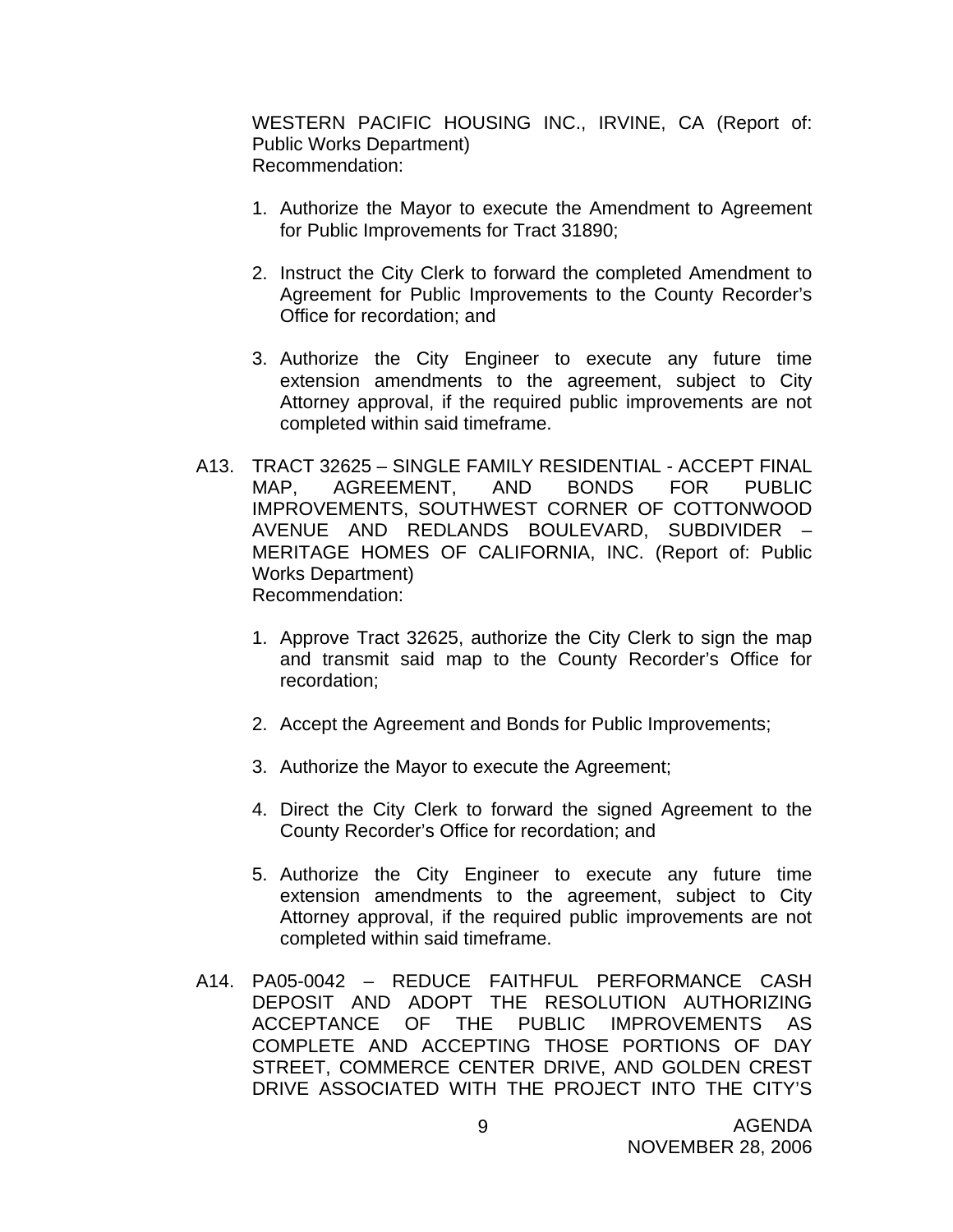MAINTAINED STREET SYSTEM, DEVELOPER – CACTUS COMMERCE, LLC, GARDENA, CA (Report of: Public Works Department) Recommendation:

1. Adopt Resolution No. 2006-128 authorizing the acceptance of the public improvements for PA05-0042 as complete and accepting those portions of Day Street, Commerce Center Drive, and Golden Crest Drive associated with the project into the City's maintained street system;

#### Resolution No. 2006-128

A Resolution of the City Council of the City of Moreno Valley, California, Authorizing Acceptance of the Public Improvements as Complete Within PA05-0042 , and Accepting those Portions of Day Street, Commerce Center Drive, and Golden Crest Drive Associated with the Project into the City's Maintained Street System

- 2. Authorize the City Engineer to execute the 90% reduction to the Faithful Performance Cash Security, exonerate the Material and Labor Cash Security in 90 days if there are no stop notices or liens on file with the City Clerk, and exonerate the final 10% of the Faithful Performance Cash Security in one year when all clearances are received.
- A15. PA02-0115 REDUCE FAITHFUL PERFORMANCE BOND AND ADOPT THE RESOLUTION AUTHORIZING ACCEPTANCE OF THE PUBLIC IMPROVEMENTS AS COMPLETE AND ACCEPTING THE PROJECT FRONTAGE ON IRONWOOD AVENUE INTO THE CITY'S MAINTAINED STREET SYSTEM, DEVELOPER – TRINITY BAPTIST CHURCH OF SUNNYMEAD, MORENO VALLEY, CA (Report of: Public Works Department) Recommendation:
	- 1. Adopt Resolution No. 2006-129 authorizing the acceptance of the public improvements for PA02-0115 as complete and accepting the project frontage on Ironwood Avenue into the City's maintained street system; and

#### Resolution No. 2006-129

A Resolution of the City Council of the City of Moreno Valley, California, Authorizing Acceptance of the Public Improvements as Complete Within PA02-0115, and Accepting the Project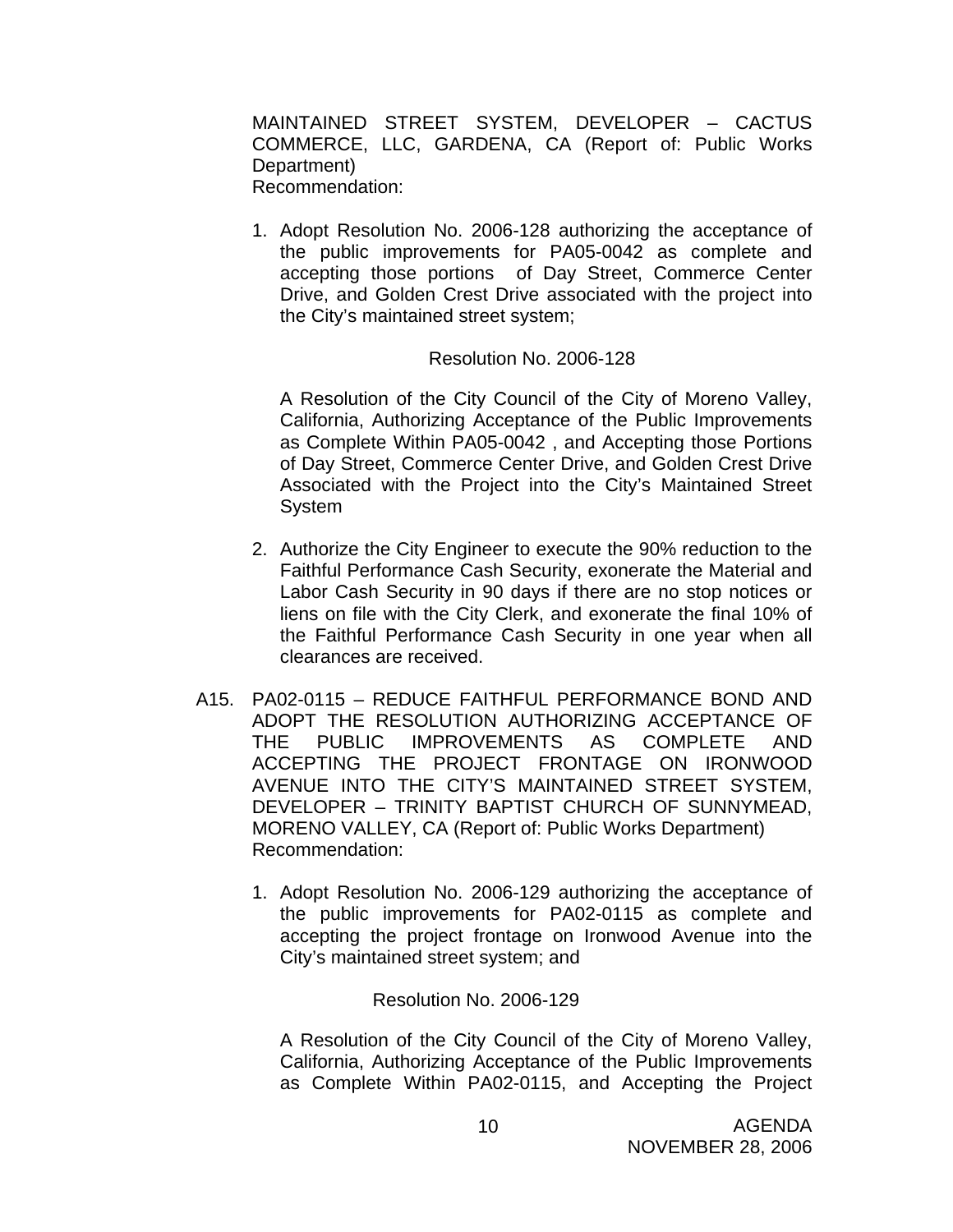Frontage on Ironwood Avenue Associated with the Project into the City's Maintained Street System

- 2. Authorize the City Engineer to execute the 90% reduction to the Faithful Performance Bond, exonerate the Material and Labor Bond in 90 days if there are no stop notices or liens on file with the City Clerk, and exonerate the final 10% of the Faithful Performance Bond in one year when all clearances are received.
- A16. TRACT 30318 SPORTS PARK 2<sup>nd</sup> AMENDMENT TO AGREEMENT FOR PARK IMPROVEMENTS (TIME EXTENSION), EAST OF LASSELLE STREET, SOUTH OF KRAMERIA AVENUE IN THE MORENO VALLEY RANCH SPECIFIC PLAN AREA, DEVELOPER – EMPIRE LAND, LLC. (Report of: Public Works Department) Recommendation:
	- 1. Authorize the Mayor to execute the  $2^{nd}$  Amendment to Agreement for Public Improvements for Tract 30318 Sports Park;
	- 2. Instruct the City Clerk to forward the completed  $2<sup>nd</sup>$  Amendment to Agreement for Public Improvements to the County Recorder's Office for recordation; and
	- 3. Authorize the City Engineer to execute any future time extension amendments to the agreement, subject to City Attorney approval, if the required public improvements are not completed within said timeframe.
- A17. RIVERSIDE COUNTY BOARD OF SUPERVISOR'S MEETING REPLAY SCHEDULE ON MVTV-3 (Report of: Assistant City Manager) Recommendation: Approve replaying the Riverside County Board of Supervisor's Meetings on MVTV-3 each Sunday at 6 a.m.
- A18. RESOLUTION OF FINDINGS REGARDING THE QUASI-JUDICIAL HEARING REGARDING AN APPEAL OF THE CITY MANAGER'S DECISION TO APPROVE A PASS-THROUGH PAYMENT TO RESIDENTS TO COUNTRY SQUIRE MOBILE ESTATES (Report of: Economic Development Department) Recommendation: Approve Resolution 2006-130, a resolution of findings regarding the quasi-judicial hearing regarding an appeal of the City Manager's decision to approve a pass-through payment to residents of Country Squire Mobile Estates.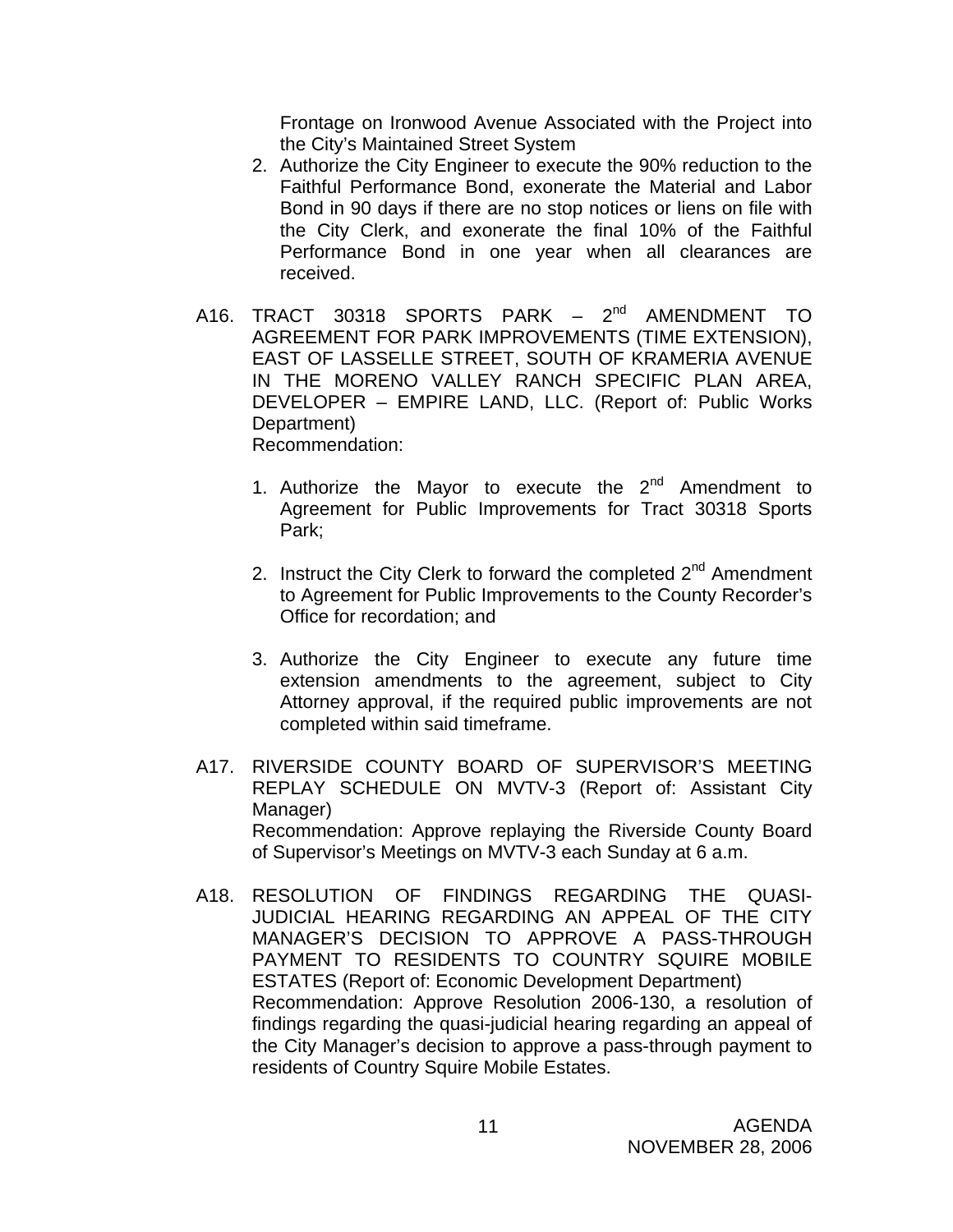#### Resolution No. 2006-130

A Resolution of the City Council of the City of Moreno Valley, California, Regarding Quasi-Judicial Hearing Regarding an Appeal of City Manager's Decision to Approve a Pass-Through Payment to Residents of Country Squire Mobile Estates

- A19. AUTHORIZE SUBMISSION OF GRANT APPLICATIONS FOR THE 2007/2008 BICYCLE TRANSPORTATION ACCOUNT (BTA) PROGRAM (Report of: Public Works Department) Recommendation: Authorize the Public Works Director/City Engineer to submit the grant applications to the California Department of Transportation, District 8, Local Assistance Engineer for the 2007/2008 Bicycle Transportation Account (BTA) program.
- A20. APPROPRIATE FUNDS AND AUTHORIZE THE CITY MANAGER TO APPROVE AND EXECUTE THE PURCHASE AGREEMENT FOR THE ACQUISITION OF 14331 FREDERICK STREET (APN 297-220-023) AND AUTHORIZE THE FINANCE DIRECTOR TO WIRE TRANSFER FUNDS INTO ESCROW AND AUTHORIZE THE CITY CLERK TO CERTIFY TO THE ACCEPTANCE OF THE GRANT DEED (Report of: Assistant City Manager) Recommendation:
	- 1. Appropriate \$1,582,500 in account number 412.99626.6621.621 from the City Hall Development Impact Fee Fund for the acquisition of 14331 Frederick Street (APN 297-220-023) and associated escrow costs;
	- 2. Authorize the City Manager to approve and execute the purchase agreement for the acquisition of 14331 Frederick Street (APN 297-220-023);
	- 3. Authorize the Finance Director to wire transfer funds into escrow for the acquisition of 14331 Frederick Street (APN 297-220- 023); and
	- 4. Authorize the City Clerk to certify to the acceptance of the grant deed for the acquisition of 14331 Frederick Street (APN 297- 220-023).
- A21. ORDINANCE NO. 730 AN ORDINANCE OF THE CITY COUNCIL OF THE CITY OF MORENO VALLEY, CALIFORNIA, AMENDING TITLE 12 OF THE CITY OF MORENO VALLEY MUNICIPAL CODE, SECTION 12.22.030 RELATING TO THE DESIGNATION OF THROUGH STREETS (RECEIVED FIRST READING AND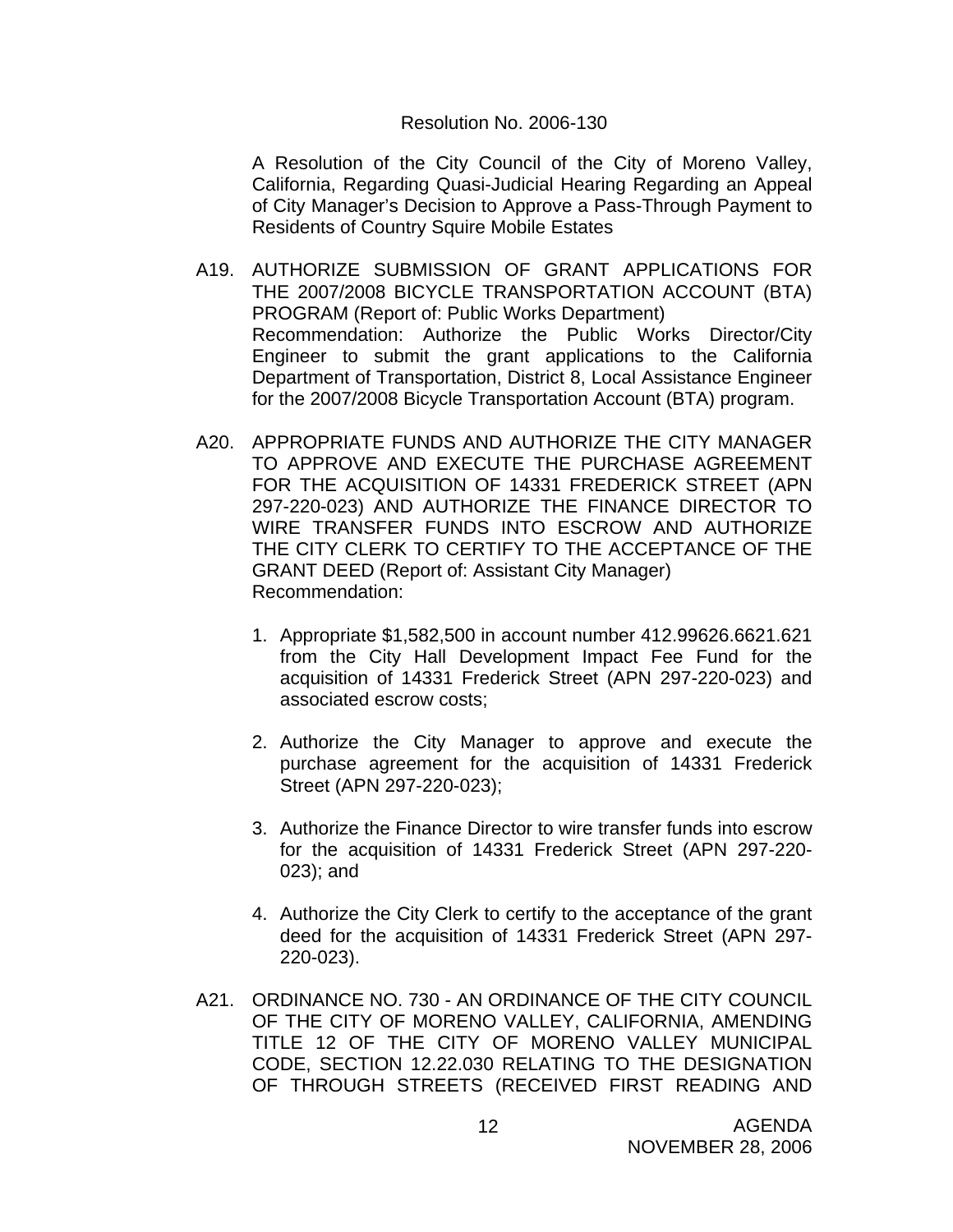INTRODUCTION ON NOVEMBER 14, 2006 ON A 5-0 VOTE) (Report of: Public Works Department) Recommendation: Adopt Ordinance No. 730.

#### Ordinance No. 730

An Ordinance of the City Council of the City of Moreno Valley, California, Amending Title 12 of the City of Moreno Valley Municipal Code, Section 12.22.030 Relating to the Designation of Through **Streets** 

- A22. AGREEMENT FOR PROFESSIONAL CONSULTANT SERVICES FOR STREET IMPROVEMENT FOR IRONWOOD AVENUE FROM HEACOCK STREET TO PERRIS BOULEVARD. PROJECT NO. 06-50182625 (Report of: Public Works Department) Recommendation:
	- 1. Approve the Agreement for Professional Consultant Services with Lim And Nascimento Engineering Corporation, 1836 Commerce Center Circle, Suite L, San Bernardino, CA 92408;
	- 2. Authorize the Mayor to execute said Agreement for Professional Consultant Services with Lim and Nascimento Engineering Corporation;
	- 3. Authorize the issuance of a Purchase Order to Lim And Nascimento Engineering Corporation, in the amount of \$205,162.55 (\$186,511.40 for the proposal amount, plus \$18,651.15 for the contingency) for Ironwood Avenue from Heacock Street to Perris Boulevard (Account No. 501.82625); and
	- 4. Authorize the Public Works Director/City Engineer to execute any subsequent related minor Amendments to the Agreement for Professional Consultant Services with Lim and Nascimento Engineering Corporation, up to but not to exceed the Purchase Order contingency authorized amount of \$18,651.15 for Ironwood Avenue from Heacock Street to Perris Boulevard.
- A23. AUTHORIZATION TO AWARD CONSTRUCTION CONTRACT FOR THE ALESSANDRO LIBRARY BUILDING REHABILITATION (PROJECT NO. 07-41276326**)** (Report of: Public Works Department) Recommendation:
	- 1. Accept the Bid withdrawal from Inland Building Companies, due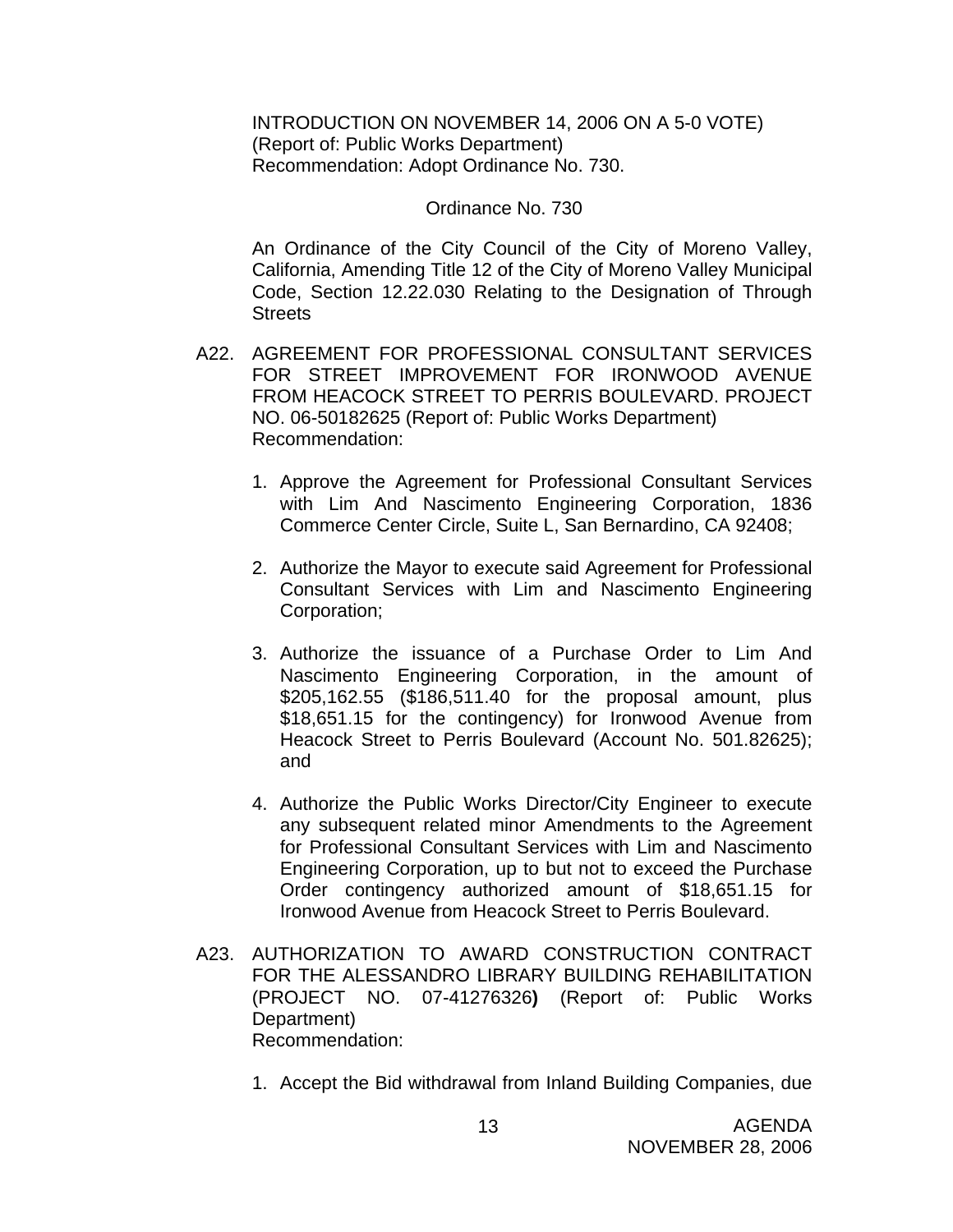to a major mathematical error in accordance with Public Contract Code 5101 and 5103;

- 2. Award the construction contract for the Alessandro Library Building Rehabilitation to Thomco Construction, Inc., the lowest responsible bidder;
- 3. Authorize the Mayor to execute a contract agreement with Thomco Construction, Inc.;
- 4. Authorize the issuance of a Purchase Order to Thomco Construction, Inc. in the amount of \$348,330.00 (the bid amount plus 15% contingency) for the Alessandro Library Building Rehabilitation; and
- 5. Authorize the Public Works Director/City Engineer to execute any subsequent related minor change orders to the contract with Thomco Construction, Inc. up to, but not exceeding, the contingency amount of \$45,435.00, subject to the approval of the City Attorney.
- A24. CITY COUNCIL REPORTS ON REIMBURSABLE ACTIVITIES (Report of: City Clerk's Department) Recommendation: Receive and file.

#### **B. CONSENT CALENDAR** - **COMMUNITY SERVICES DISTRICT**

- B1. ORDINANCES FIRST READING BY TITLE ONLY Recommendation: Waive reading of all Ordinance Introductions and read by title only.
- B2. MINUTES REGULAR MEETING OF NOVEMBER 14, 2006 (Report of: City Clerk's Department) Recommendation: Approve as submitted.
- B3. PUBLIC MEETING REGARDING THE MAIL BALLOT PROCEEDING FOR THE PROPOSED INCREASE IN THE PREVIOUSLY APPROVED ANNUAL PARCEL CHARGE FOR COMMUNITY SERVICES DISTRICT (CSD) ZONE D (PARKWAY LANDSCAPE MAINTENANCE) FOR TRACT 27251 (AND ALL AFFECTED PHASES) (Report of: Public Works Department) Recommendation: Accept public comments regarding the mail ballot proceeding for the proposed increase in the CSD Zone D annual parcel charge for Tract 27251 (and all affected phases).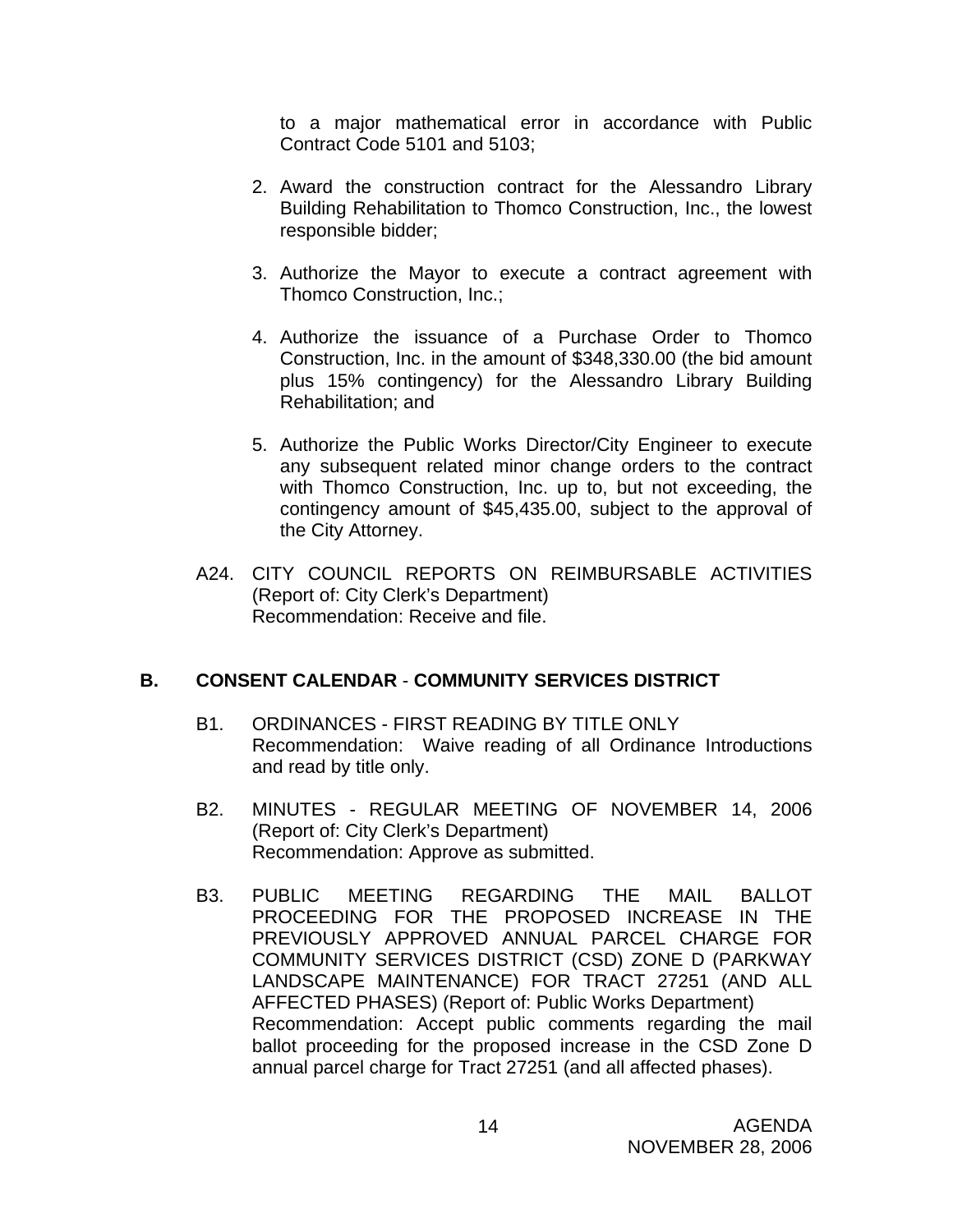### **C. CONSENT CALENDAR** - **COMMUNITY REDEVELOPMENT AGENCY**

- C1. ORDINANCES FIRST READING BY TITLE ONLY Recommendation: Waive reading of all Ordinance Introductions and read by title only.
- C2. MINUTES REGULAR MEETING OF NOVEMBER 14, 2006 (Report of: City Clerk's Department) Recommendation: Approve as submitted.

### **D. CONSENT CALENDAR** - **BOARD OF LIBRARY TRUSTEES**

- D1. ORDINANCES FIRST READING BY TITLE ONLY Recommendation: Waive reading of all Ordinance Introductions and read by title only.
- D2. MINUTES REGULAR MEETING OF NOVEMBER 14, 2006 (Report of: City Clerk's Department) Recommendation: Approve as submitted.

### **E. PUBLIC HEARINGS**

Questions or comments from the public on a Public Hearing matter are limited to five minutes per individual and must pertain to the subject under consideration.

 Those wishing to speak should complete and submit a GOLDENROD speaker slip to the Bailiff.

- E1. PUBLIC HEARING REGARDING THE MAIL BALLOT PROCEEDING FOR TRACT 12608 FOR INCLUSION INTO THE COMMUNITY SERVICES DISTRICT (CSD) ZONE D STREET TREE PROGRAM AND APPROVAL OF ANNUAL PARCEL CHARGE (Report of: Public Works Department) Recommendation: That the City Council, acting in their respective capacities as President and Members of the Board of Directors of the Moreno Valley CSD (the "CSD Board"), after conducting the public hearing:
	- 1. Tabulate the mail ballots for Tract 12608 for inclusion into the CSD Zone D Street Tree Program and approval of the annual parcel charge;
	- 2. Verify and accept the results of the mail ballot proceeding as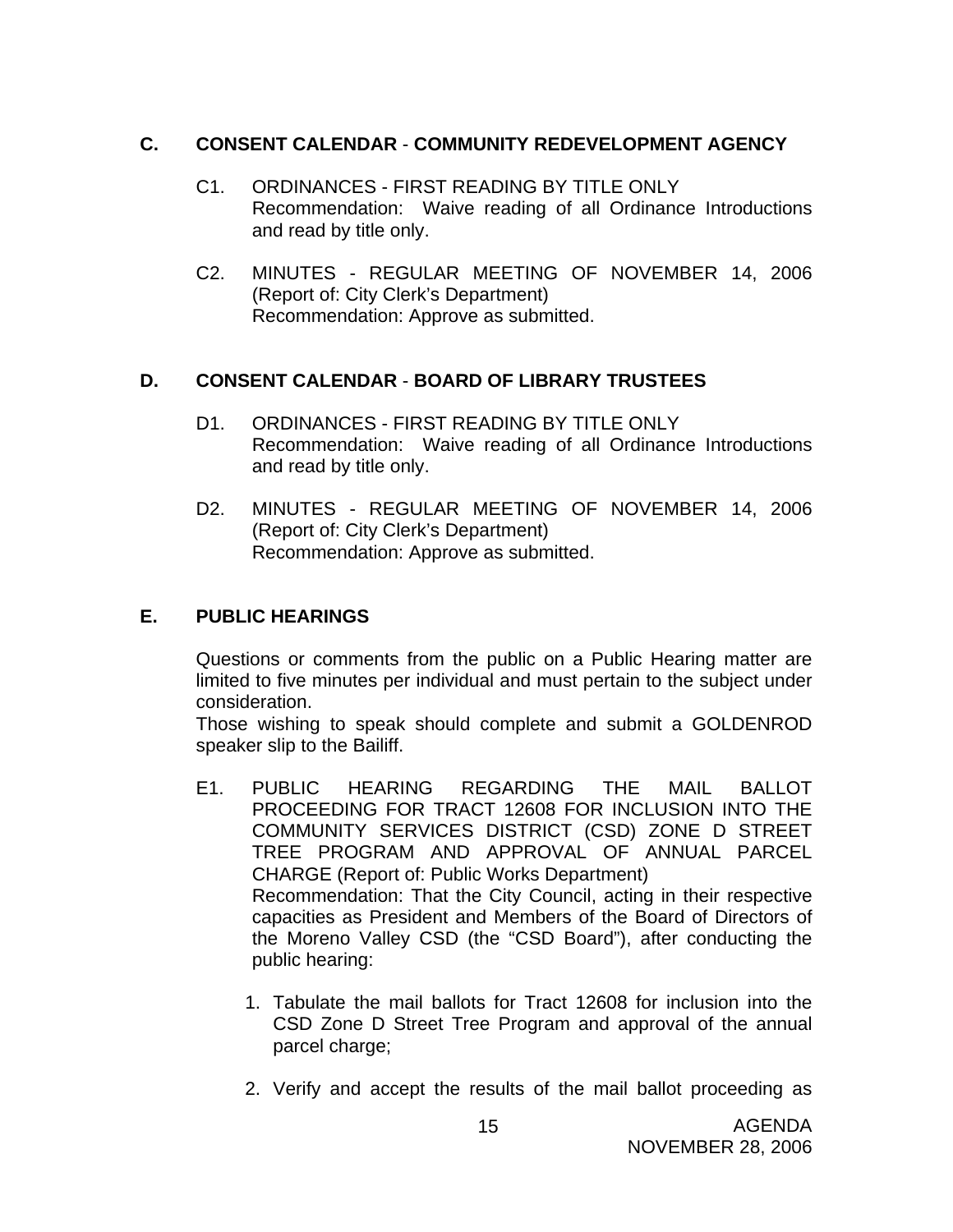identified on the Official Tally Sheet and Assessor Parcel Number (APN) listing;

- 3. Receive and file with the City Clerk's office the accepted Official Tally Sheet and APN listing; and
- 4. If approved, authorize and impose the proposed CSD Zone D annual parcel charge to each parcel in Tract 12608.
- E2. AN ASSUMPTION OF JURISDICTION BY THE CITY COUNCIL OF THE CITY OF MORENO VALLEY FOR A COMMERCIAL RETAIL CENTER WITH TWO BUILDINGS TOTALING 14,000 SQUARE FEET AND ONE ADDITIONAL PAD FOR A FUTURE BUILDING UP TO 2,600 SQUARE FEET. THE PROJECT PARCEL IS ZONED COMMERCIAL (C) AND LOCATED WITHIN THE MORENO VALLEY RANCH SPECIFIC PLAN (SP 193) (Report of: Community Development Department) Recommendation: Staff recommends that the City Council:

- 1. Adopt a Negative Declaration for a Negative Declaration for application PA04-0222 (Plot Plan). The projects, individually and cumulatively, will not result in a significant effect on the environment; and
- 2. Approve Resolution No. 2006-131 thereby approving PA04-0222 (Plot Plan) based on the findings included in the Resolution and conditions of approval, attached as Exhibit A to the Resolution.

#### Resolution No. 2006-131

A Resolution of the City Council of the City of Moreno Valley, California, Approving Plot Plan (PA04-0222) for a Commercial Retail Center Situated on a 2.5 Acre Parcel of Land Located at the Southwest Corner of John F. Kennedy Drive and Moreno Beach Drive. The Proposed Project Is Zoned C (Commercial) and Part of the Moreno Valley Ranch Specific Plan (SP193)

### **F. ITEMS REMOVED FROM CONSENT CALENDARS FOR DISCUSSION OR SEPARATE ACTION**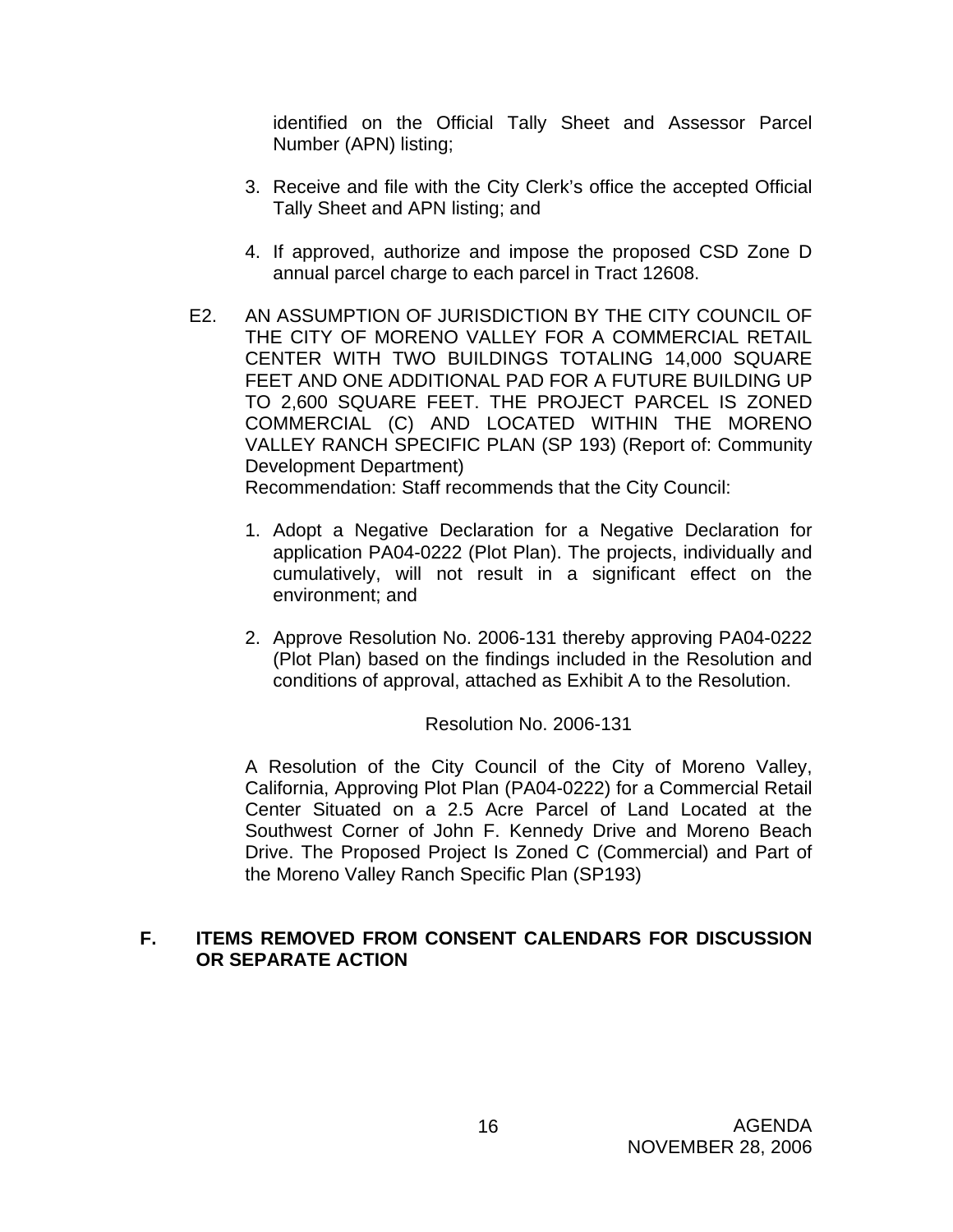### **G. REPORTS**

- G1. CITY COUNCIL REPORTS ON REGIONAL ACTIVITIES
	- a. Report on March Joint Powers Commission by Council Member Stewart
- G2. APPOINTMENT TO THE PARKS AND RECREATION COMMISSION (TEENAGE MEMBER) (Report of: City Clerk's Department) Recommendation: That the City Council:
	- 1. Appoint Brittney Carrio, an incumbent, as a teenage member to the Parks and Recreation Commission for a term expiring November 25, 2009, or until high school graduation, whichever comes first;
	- 2. If an appointment is not made, declare the position vacant and authorize the City Clerk to re-notice the position as vacant.
- G3. CITY MANAGER'S REPORT (Informational Oral Presentation not for Council action)

### **H. LEGISLATIVE ACTIONS**

ORDINANCES - 1ST READING AND INTRODUCTION - NONE

ORDINANCES - 2ND READING AND ADOPTION - NONE

ORDINANCES - URGENCY ORDINANCES - NONE

RESOLUTIONS – NONE

#### PUBLIC COMMENTS **ON ANY SUBJECT NOT ON THE AGENDA** UNDER THE JURISDICTION OF THE CITY COUNCIL

Those wishing to speak should complete and submit a BLUE speaker slip to the Bailiff. There is a three-minute time limit per person. All remarks and questions shall be addressed to the presiding officer or to the City Council and not to any individual Council member, staff member or other person.

### **CLOSING COMMENTS AND/OR REPORTS OF THE CITY COUNCIL,**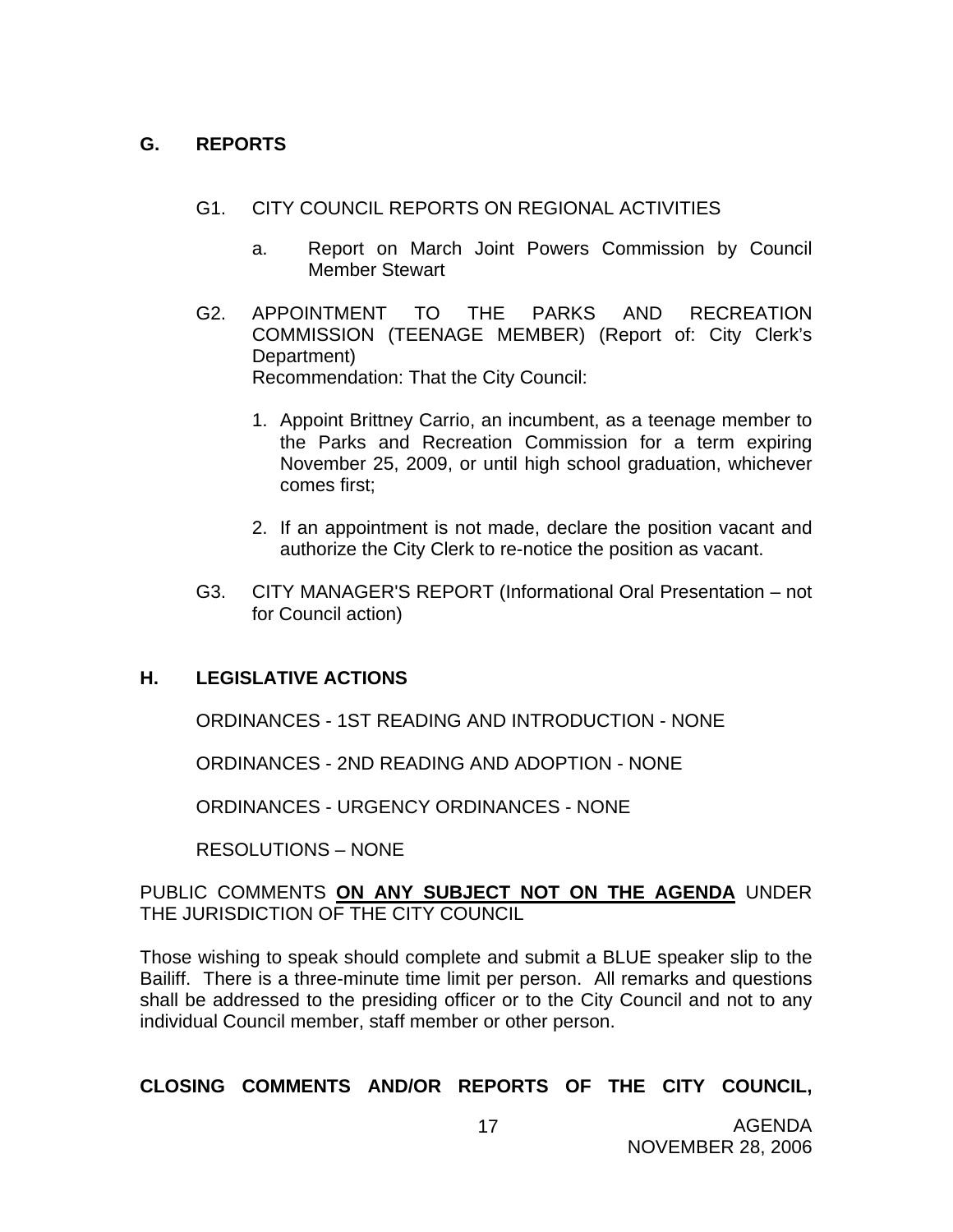**COMMUNITY SERVICES DISTRICT, OR COMMUNITY REDEVELOPMENT AGENCY**